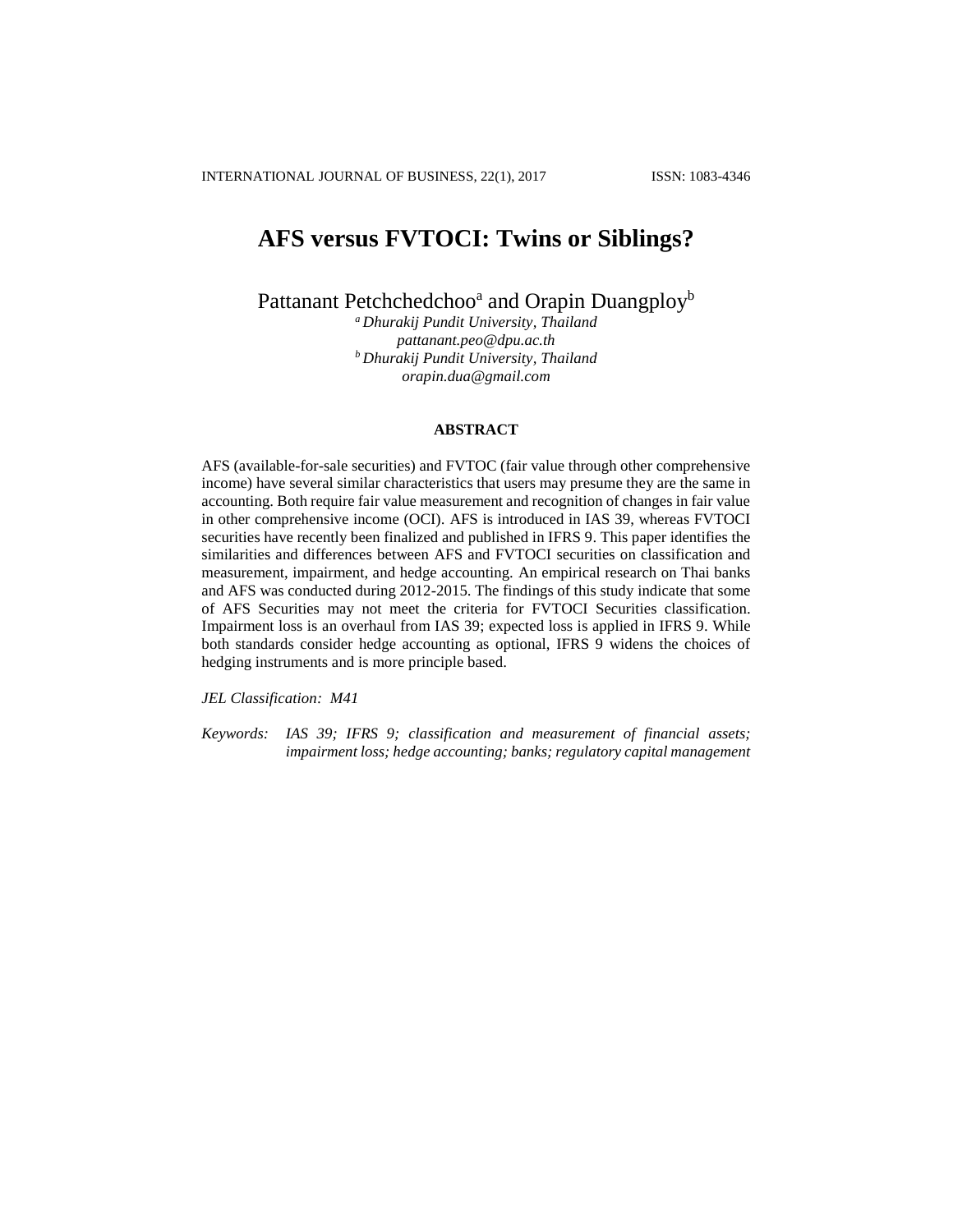## **I. INTRODUCTION**

IASB has finalized and published IFRS 9 Financial Instruments which will become effective on January 1, 2018. A classification in IFRS 9 that closely resembles the available-for-sale (AFS) category in IAS 39 is fair-value-through-other comprehensive income classification (FTOCI). Both AFS and FVTOCI require fair value measurement and recognition of unrealized gains and losses in other comprehensive income (OCI). These make the two appear to be very much alike. However, the criteria for classification differ between the two standards and the accounting for impairment loss differs. Hedge accounting appears to be least affected, since the same three categories of hedges are addressed. Nevertheless, IFRS 9 simplifies hedge accounting and makes it easier to apply with much flexibility and yet more judgment exercised.

This study addresses the differences between AFS and FVTOCI on classification and measurement, impairment loss and hedge accounting. Illustrations are given for clarification of certain detailed deviations. The next section of the paper will analyze the differences between AFS and FVTOCI. This is followed by a discussion on implications on regulatory capital in the banking industry coupled with an empirical study on Thai banks in 2012-2015. Summary and concluding remarks will end the paper.

#### **II. CLASSIFICATION AND MEASUREMENT OF FINANCIAL ASSETS**

IFRS 9 has been developed to reduce complexity in accounting for financial instruments under IAS 39. The latter has been criticized for classifying and measuring financial instruments not based on clear or consistent rationales. In addition, impairment is measured differently depending on the classification of the financial assets. Bifurcation of financial assets is required generally under a set of unclear and inconsistent rules.

#### **A. Debt Instruments**

IAS 39 has four categories of classification of debt instruments: available-for-sale, heldto-maturity and loans and receivable, and fair value through profit and loss (FVTPL). IFRS 9 has three measurement categories: fair value through profit and loss, amortized cost, and fair value through other comprehensive income. Unlike IAS 39 whose classification and measurement is based on management intent and AFS is a residual category other than trading and held-to-maturity securities, IFRS 9 provides a logical structure and rationale to classification. Classification and measurement depends on the business model and contractual cash flow characteristics of the financial assets.

Amortized cost is applied when the objective of the business model is to hold the financial assets to collect their contractual cash flow. Furthermore, the contractual cash flows represent solely payments of principal and interest on the principal amount outstanding. On the other hand, if the business model has the objective of both to collect contractual cash flows and for sale, management is now concerned about maximizing its return from a combination of collecting contractual cash flows and realizing value appreciation. The pertinent category is FVTOCI. All other circumstances, the debt instruments are measured at FVTPL.

Unlike AFS Debt Securities in IAS 39 which is a residual category after not meeting both held-to-maturity and fair value through profit or loss, the FVTOCI Debt Security category must meet the business model for managing financial assets. Evidence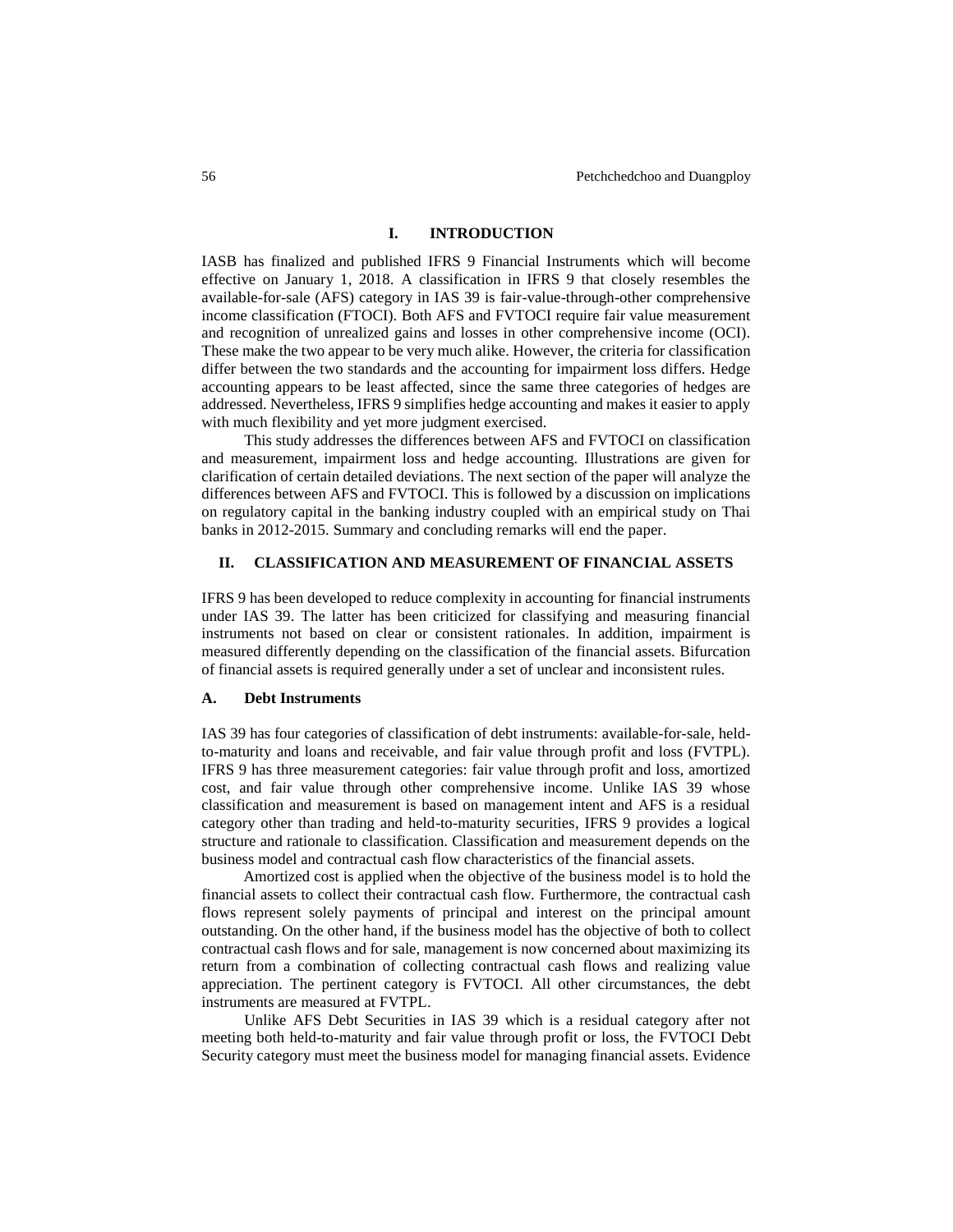of facts on managing the financial asset determines the likely future cash flows from the debt instruments. Such evidence includes: "(a) How the performance of the business is reported to the entity's key management personnel; (b) How managers of the business are compensated (for example, whether the compensation is based on the fair value of the assets manage); and (c) The frequency, timing, and volume of sales in prior periods, why such sales have occurred and expectations about the sale activity in the future" [IFRS 9, B4.1.2B]. Example 1 discusses the designation of FVTOCI.

Example 1: Entity A has excess cash of \$100,000 which is earmarked for the anticipated capital expenditures 5 years from now, and invests in a debt instrument. The objective of the entity is to maximize the return on this investment. The manager responsible for investment is compensated based on the return derived from the yield of this debt instrument investment. Hence, a year later when the yield increases, he will sell this investment and reinvest in another debt security for generating higher return on this financial asset. Accordingly, this financial asset qualifies to be classified as FVTOCI since the business model reflects the objective of holding the debt instrument both to collect contractual cash flows and to sell.

Balance sheet presentation of the amortized cost classification will be at amortized cost, while the FVTPL category is at fair value with changes in fair value in P&L. FVTOCI, on the other hand, applies both amortized cost and fair value. Like the FVTPL classification, the balance sheet would reflect the fair value-carrying amount. However, the difference between the fair value and amortized cost would be recognized in OCI.

Both IAS 39 and IFRS 9 contain a fair value option (FVO). Entities are allowed to elect the FVO; when doing so the entities could eliminate or significantly reduce a measurement or recognition inconsistency in measuring assets/liabilities giving rise to gains and losses from different bases. Hence, even if the debt instrument meets both criteria to be classified as FVTOCI at initial recognition, an entity may select to classify the financial asset at FVTPL. Likewise, an AFS debt security qualified under IAS 39 could be classified as FVTPL if FVO is selected. Like IAS 39, reclassification is required if the financial asset no longer meets the criteria specified under the standard.

## **B. Equity Instruments**

IFRS 9 requires all equity investments to be measured at fair value. However, cost is permitted in limited circumstances when more recent information is insufficient to measure fair value. Cost is also permitted when it represents the best estimate within a wide range of possible fair value measurements. There is no "cost exceptions" for unquoted equity securities. IAS 39, on the other hand, allows unquoted equity investments measured at cost. Similar to IAS 39, changes in fair value can be categorized in P&L or OCI. Under IAS 39, those booked in P&L are classified as FVTPL. AFS is the pertinent category if the securities are not held for trading and the effects of changes in fair value are measured in OCI. However, the classification under IFRS 9 for changes in OCI is related to the classification of FVTOCI. The latter is different from AFS as reclassification between FVPL and FVTOCI is not permitted since the entity irrevocably designates the equity instruments at FVTOCI. No P&L effect other than dividend income is booked under FVTOCI. All the gains and losses even on disposal remain permanently in equity. AFS in IAS 39 recognizes all gain/loss on disposal in P&L by reclassifying from OCI.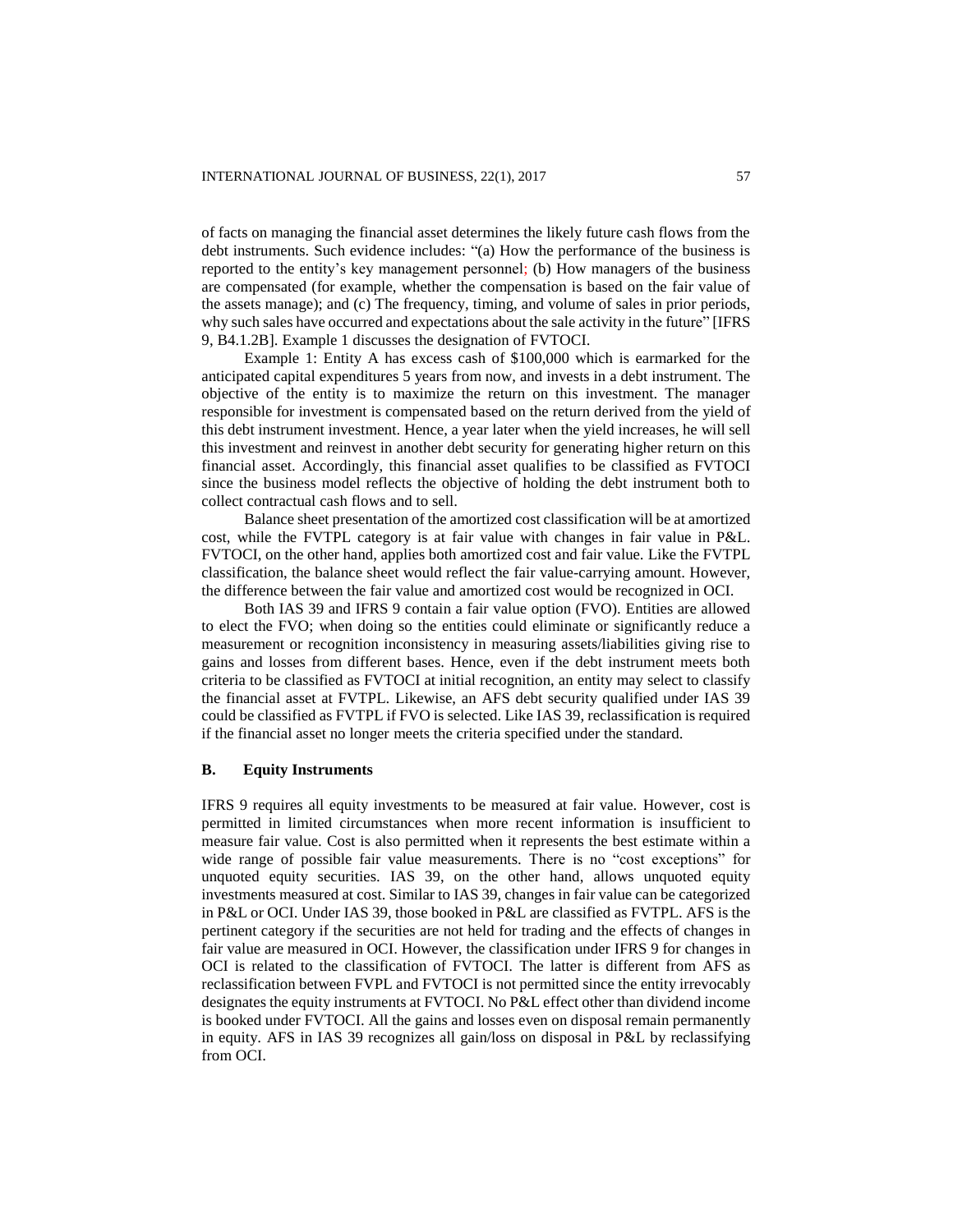### **III. IMPAIRMENT LOSS**

IFRS 9 adopts a single model for all financial assets to account for impairment loss. Unlike IAS 39, FVTOCI debt instruments use the same interest recognition and impairment approaches as for assets measured at amortized cost. IAS 39 does not apply one impairment model for all financial assets not measured at fair value through profit or loss. Impairment is computed differently depending on the measurement categories. While IAS 39 applies the incurred loss model to account for impairment loss of AFS securities, IFRS 9 applies a "three-bucket" (three categories) expected loss approach. Under the incurred loss model, impairment loss is recognized only when the available information indicates that it is probable the asset has been impaired and the amount of the loss can be reasonably estimated. Such available information signifies objective evidence of impairments because of one or more events that occurred after the initial recognition of the asset and that loss event (or events) that has (have) an impact on the estimated future cash flows of the financial asset (or group of assets) that can be reliably estimated.

#### **A. Debt Security under IAS 39**

When there is objective evidence that the AFS-Debt Security is impaired, reclassification is required to transfer from the cumulative other comprehensive income to profit or loss. The previous direct recognition in the other comprehensive income is reclassified to profit or loss even though the asset has not been derecognized. "The amount of cumulative loss that is recycled to profit or loss is the difference between the acquisition cost (net of any principal repayment and amortization) and current fair value, less any impairment loss on that financial asset previously recognized in P&L" [IAS 39 par. 68] (PwC, p. 9075).

Once the AFS-Debt Security has been written down because of an impairment loss, a new effective interest rate is imputed. The imputation is based on the rate used to discount the future cash flows for measuring impairment loss.

Subsequent to the impairment loss recognition, any increase in interest rate due to a decrease in fair value will give rise to a difference between amortized cost and fair value. If there is no further change in the credit status/rating of the issuer and no evidence of any further credit-related impairment, there are two acceptable treatments to account for the further reduction of fair value.

If there is no further objective evidence of impairment, the decline in fair value is recognized in other comprehensive income. This decline is attributable to an increase in the basic risk free interest rate. Likewise, an increase in fair value attributable to a decrease in interest rate is accounted for as a change in the other comprehensive income. This change is not due to an improvement in the issuer's credit standing. Hence, a reversal of impairment is not allowed.

In order to treat the increase in fair value of a previously impaired AFS-Debt Security as a reversal of previous charge, any further decline in fair value at the reporting date since acquiring the asset is attributable to the continuing presence of an objective evidence of impairment. Under this review, the entire change in fair value is perceived as having objective evidence of impairment when it initially arises even if some of the change in fair value is market related due to an increase in interest rate. To be consistent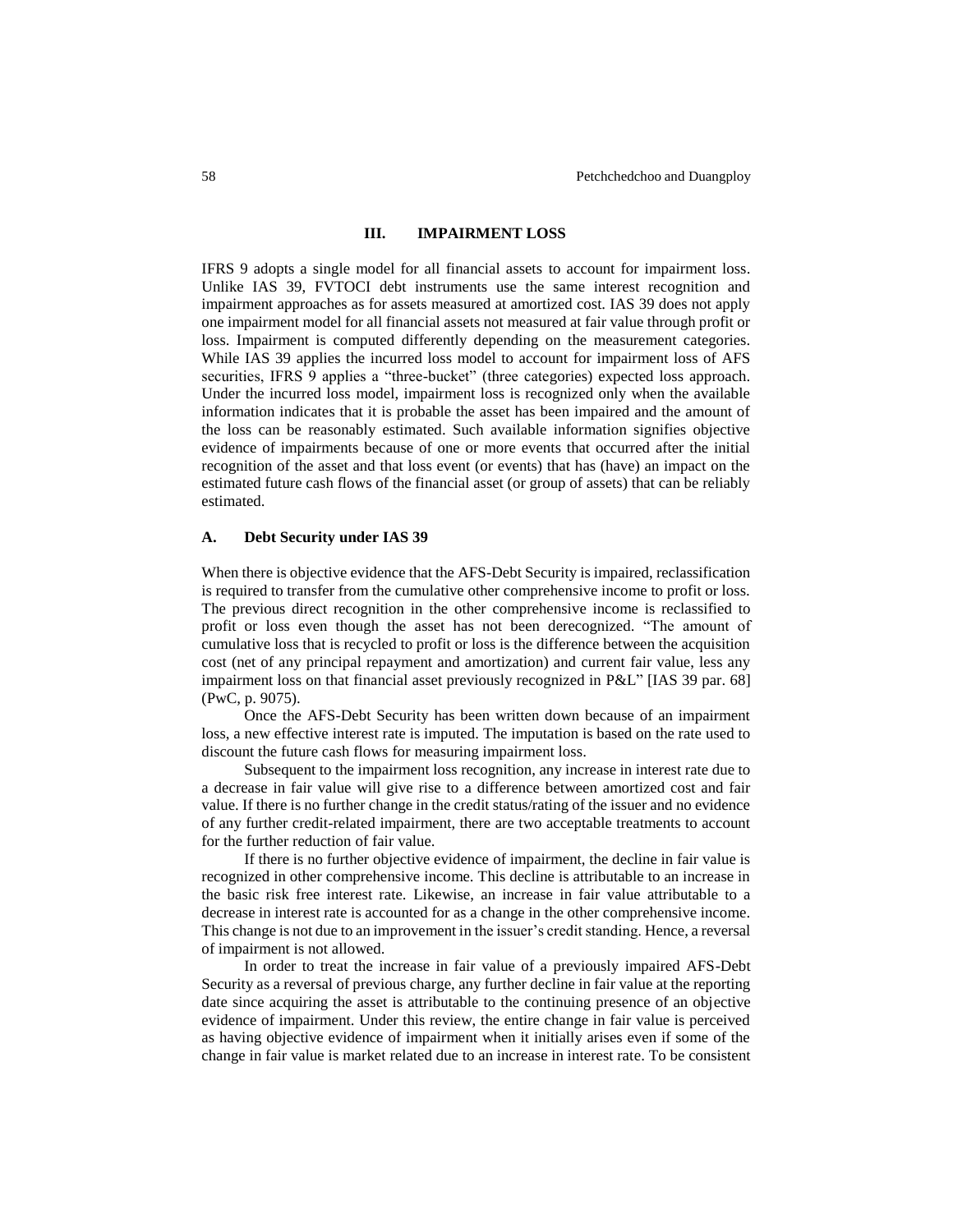with IG E4.9 of IAS 39, any impairment of a non-monetary asset in a previous period, the subsequent losses are also recognized in profit and loss until the asset is derecognized. Similarly, any increase in fair value, because of a decrease in interest rate and the increase can be objectively related to an event occurring after the impairment loss, can be recognized in profit or loss as a reversal of the previous impairment.

#### **B. Debt Instrument under IFRS 9**

IFRS 9 applies a dual approach under expected loss model in accounting for impairment. Expected credit losses is defined "as the weighted average of credit losses with the respective risks of a default occurring as the weightings" [IFRS 9, Appendix A]. Estimation should apply reasonable and supportable information about past events, current conditions, and reasonable and supportable forecasts of future economic conditions. At inception of the debt instrument, expected credit losses are measured through a loss allowance account at an amount equal to the 12-month expected credit losses (see Example 2 below).

Example 2: Assume Bank A has a portfolio of loans for \$100,000. An analysis of the history of this type of loans coupled with consideration of current events and forecasts of future economic conditions reveals that lifetime loss default rate is estimated to be 10%. On the other hand, the estimated default rate in the next 12 months is 2%. Hence, the 12-month expected loss is computed as follows:  $$100,000 \times 2\% \times 10\% = $200$ .

| Journal Entry Required:                 |     |     |
|-----------------------------------------|-----|-----|
| <b>Impairment Loss on Debt Security</b> | 200 |     |
| Other Comprehensive Income              |     | 200 |

As the carrying amount of the FVTOCI debt instrument is at fair value, no allowance account is presented on the balance sheet under IFRS 9. Nevertheless, disclosure is required on the loss allowance of this FVTOCI debt security.

Subsequently, if the credit risk of the debt instrument has increased significantly, the loss allowance account will be adjusted to an amount equal to the lifetime expected loss of \$10,000. Assume the fair value of the debt securities is now \$950,000. The required journal entry is as follows:

| <b>Impairment Loss on Debt Security</b> | 9.800  |        |
|-----------------------------------------|--------|--------|
| OCI                                     | 40,200 |        |
| Debt Security – FVTOCI                  |        | 50,000 |

Debt Security – FVTOCI is adjusted to the current fair value reflecting a decline from \$100,000 to \$950,000. The impairment loss is adjusted for the change in expected credit loss of \$9,800 since initial recognition of \$200. The debit to Other Comprehensive Income shows the balancing amount which also reflects the cumulative change in fair value other than the impairment loss \$40,000.

On the other hand, if the credit risk at the reporting date is low, no adjustment is made to the OCI account and no recognition of impairment loss under the assumption that credit risk on the debt instrument has not deteriorated significantly. An investment grade rating has been suggested by the Standard to indicate a low credit risk. A rebuttal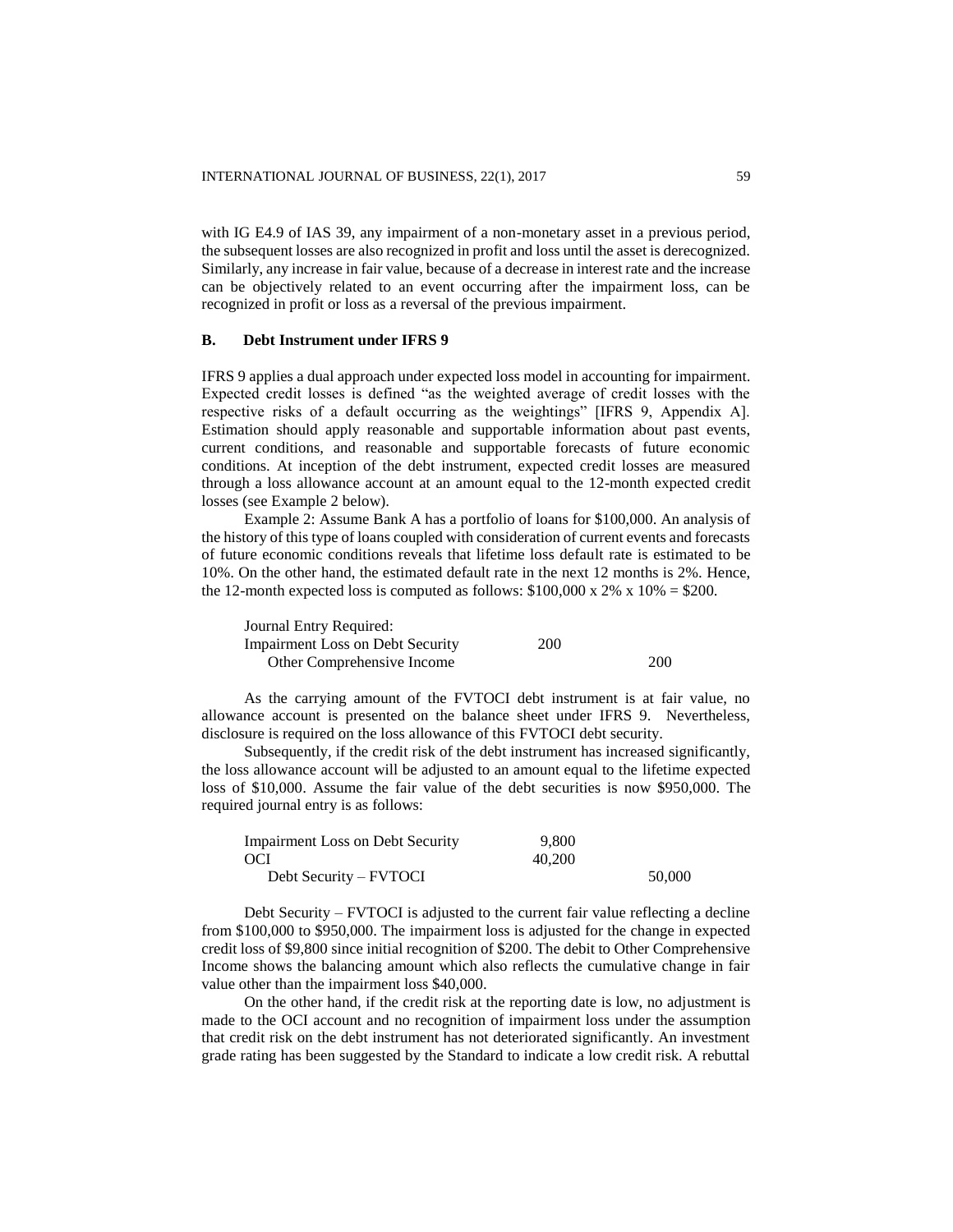presumption is provided in IFRS 9 when contractual payments are more than 30 days past due for significant increase in credit risk. In addition, the impairment can be reversed if the subsequent credit risk has decreased.

The computation of interest revenue varies contingent upon the stage of the impairment. Credit quality deteriorates since initial recognition from stage 1 (good book) to stage 2 (bad book) to state 3 (ugly book). Debt instruments under stages 1 and 2 earned interest on the carrying amount. However, interest revenue in stage 3 is computed on the net carrying amount after deducting the impairment allowance. This is consistent with the incurred loss model under IAS 39 upon satisfying criteria for impairment.

#### **C. AFS-Equity under IAS 39**

Unlike debt instruments, a reversal of the previous impairment loss is not allowed for AFS-Equity. The inability to reverse the previous loss is due to "at the subsequent reporting or balance sheet date, conditions may have changed to such an extent that a loss would not have been recognized, or a smaller loss would have been recognized, if the impairment review were first carved out at that date" (PwC p. 9071). In short, it is difficult to distinguish between reversals of impairment of equity security from other increases in fair value. Hence, reversals for AFS-Equity Security are not allowed until they are sold.

#### **D. FVTOCI-Equity under IFRS 9**

IFRS 9 disallows the reclassification of AFS-Equity from FVTOCI to FVTPL. Unlike IAS 39, the selection of FVTOCI is based on the justification that it is an irrevocable strategic investment. The reclassification is not attributed to the change of intent of management, as allowed in IAS 39. As such, only dividends is accounted for in P&L. Any gain or loss from the disposal of FVTOCI equity securities remain permanently in equity. They are not recycled to P&L as would be the case under IAS 39. Accordingly, FVTOCI Equity Securities are no longer tested for impairment.

# **IV. HEDGE ACCOUNTING**

Hedge accounting under IAS 39 has been criticized of being rule-based, complex, and inconsistent between financial versus nonfinancial items. Moreover, it is not reflective of risk management. IFRS 9 attempts to develop a new hedge accounting model, enabling firms to better reflect their risk management activities in the financial statements.

Like IAS 39, IFRS 9 retains the current three types of hedging relationships: Fair Value Hedge, Cash Flow Hedge, and Net Investment Hedge. However, IFRS 9 takes a more principle-based approach and aligns hedge accounting more closely with risk management. It allows components of non-financial items to be hedged, as long as a risk component can be identified and measured. Furthermore, it allows aggregated exposures to be hedged items without the requirements under IAS 39 of de-designating and redesignating the first-level hedge when establishing the second-level hedge. As such, the combination of non-derivative exposure and derivative (first-level hedge) constitutes the hedged item to be hedged by a hedging instrument (second-level hedge). For example, the aggregated exposure of a 5-year variable rate debt held for sale in domestic currency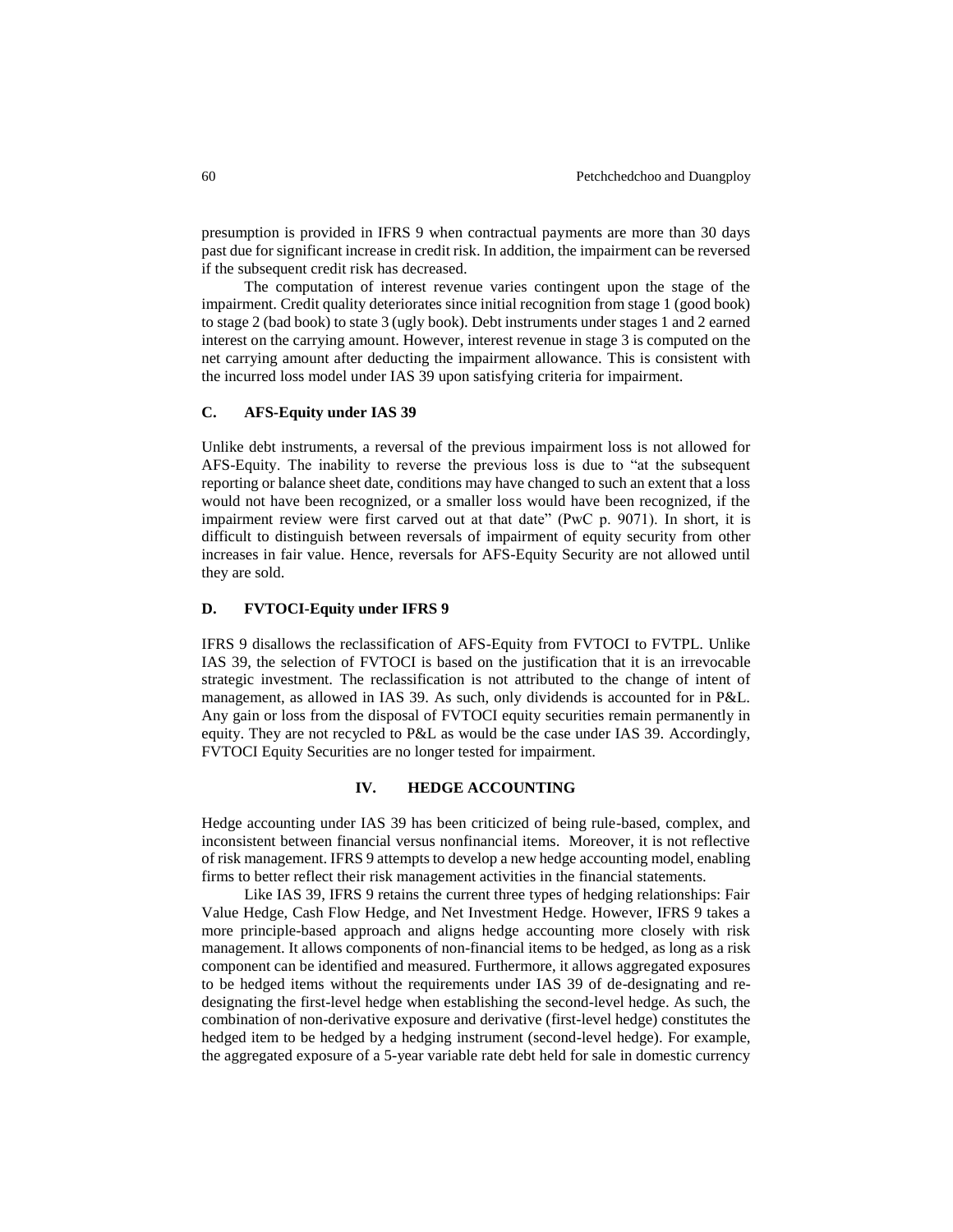which is the sum of a 5-year fixed rate debt in foreign currency and 5-year fixed to variable cross-currency interest-rate swap (CCIRS) can be hedged by a hedging instrument of a 4-year domestic variable to fixed interest-rate swap (IRS).

In addition, if the hedge ratio is adjusted for risk management purposes, a hedging relationship would be rebalanced after inception. Therefore, the hedging relationship is no longer de-designated and re-designated as required under IAS 39. Although hedge accounting is not allowed to be discontinued voluntarily, under certain circumstances it must be discontinued. These include expiration of hedging instruments, and not meeting risk management objectives or other qualifying criteria.

Nevertheless, IFRS 9 is more flexible in qualifying hedging instruments. Cash instruments as well as FVTPL non-derivative financial instruments with certain exceptions qualify as hedging instruments. The exceptions primarily refer to the application of fair value option that results in change in fair value from change in credit risk of financial liability accounted for in other comprehensive income. Additionally, the qualifying hedging instruments could be the entire items or partial designations such as only the FX risk component, the intrinsic value, spot element, or proportion of nominal amount.

## **A. Qualifying Hedges – AFS Investments in Equity under IAS 39**

IAS 39 grants special accounting for fair value hedge on AFS equity securities by requiring changes in fair value be booked in P&L rather than OCI. Fair value hedge is pertinent in protecting the potential loss due to change in fair value. This change is accounted in P&L for AFS equity provided certain criteria are met; these include the hedge is expected to be highly effective. Change in fair value of the hedging instrument is also accounted for in P&L. When the hedge is effective, the two P&Ls will be offset.

#### **B. Qualifying Hedges – FVTOCI Investments in Equity under IFRS 9**

Equity investments at FVTOCI pertain to investments not held for trading and the entity made an irrevocable election at initial recognition to present changes in fair value of the hedged item in OCI. Fair value change could be attributed to foreign exchange risk exposure or equity price risk exposure, or both. Any changes in fair value of the hedging instrument are also accounted for in other comprehensive income. Any ineffectiveness in OCI are never reclassified from accumulated other comprehensive income to profit or loss. Example 3 will illustrate the application of fair value hedge under IAS 39 versus IFRS 9.

Example 3: On November 15, 2015, Bank X purchases an equity security for \$1,000. It is appropriately classified as available-for-sale under IAS 39 and FVTOCI under IFRS 9. Gains and losses arising on it are therefore taken to equity in accordance with the standards. At the end of 2015, the current fair value of the security is \$1,200. To protect this value, the bank enters into a hedge on January 2, 2016 by purchasing a forward contract. The fair value of the forward contract is \$0 and \$100 on January 2, and December 31, 2016 respectively. At the end of 2016 the fair value of the equity security is \$1,100.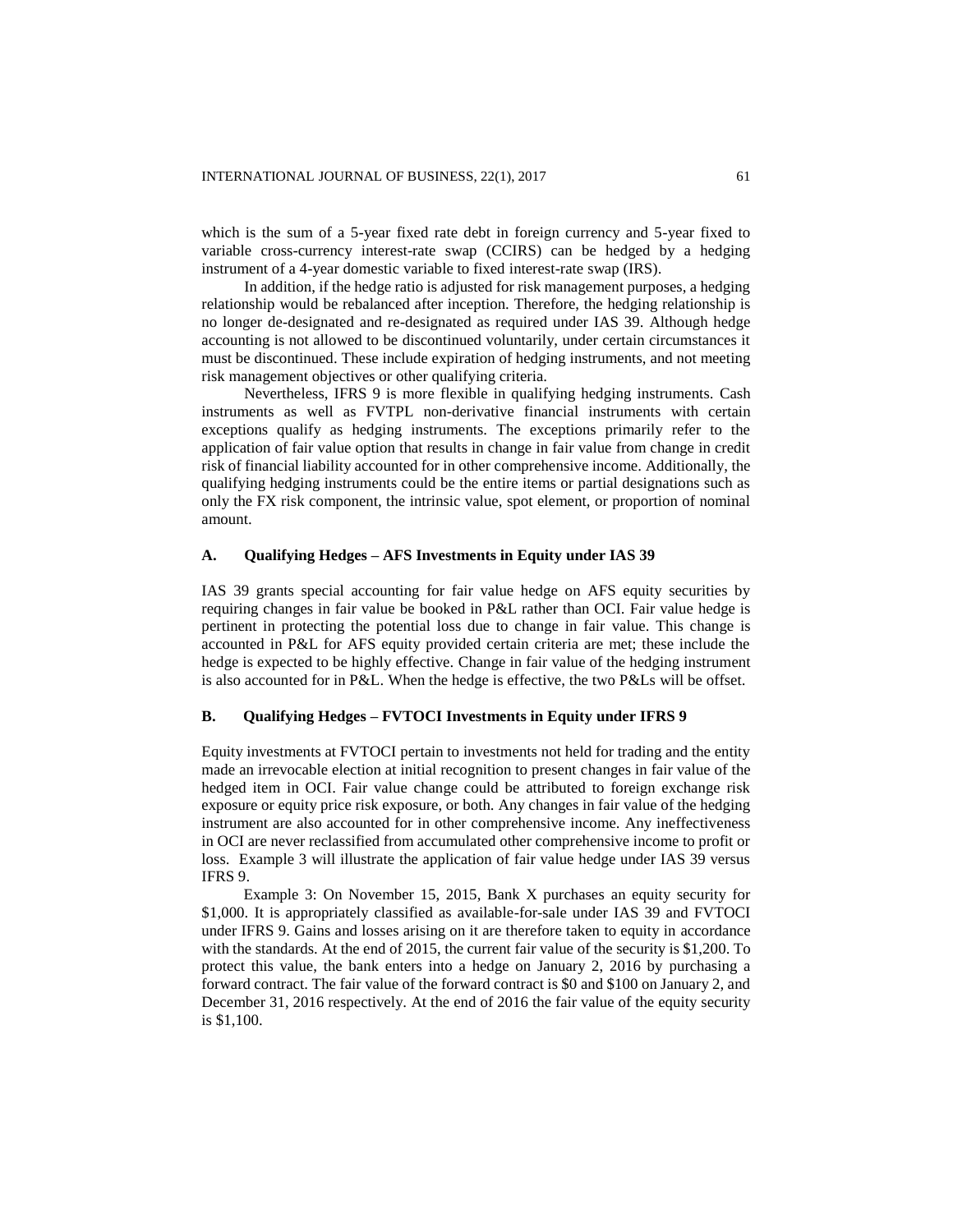| Analysis:<br>Hedged item:<br>Hedging Instrument:<br>Underlying:<br>Notional amount:                            | AFS/FVTOCI equity security<br><b>Forward Contract</b><br>Price of the security<br>\$1,000<br>Partial Balance Sheet Presentation: FV of Hedging Instrument and Hedged Item |                                   |          |         |         |  |
|----------------------------------------------------------------------------------------------------------------|---------------------------------------------------------------------------------------------------------------------------------------------------------------------------|-----------------------------------|----------|---------|---------|--|
|                                                                                                                |                                                                                                                                                                           | 11/15/15 12/31/15 1/2/16 12/31/16 |          |         |         |  |
| Hedged Item:<br><b>AFS/FVTOCI Equity Security</b>                                                              | 1,000                                                                                                                                                                     | 1,200                             | 1,200    | 1,100   |         |  |
| Hedging Instrument:<br><b>Forward Contract</b>                                                                 | N/A                                                                                                                                                                       | N/A                               | $\left($ | 100     |         |  |
| Journal Entries for 2015:                                                                                      |                                                                                                                                                                           |                                   |          |         |         |  |
| To record purchase of an AFS/FVTOCI investment in equity security for \$1,000:                                 |                                                                                                                                                                           |                                   |          |         |         |  |
| Investment in AFS/FTOCI equity security<br>Cash                                                                |                                                                                                                                                                           |                                   |          | \$1,000 | \$1,000 |  |
| To record the increase in the fair value of the AFS/FVTOCI equity security at end of<br>2015 (prior to hedge): |                                                                                                                                                                           |                                   |          |         |         |  |
| Security F.V. Adj. - AFS/FVTOCI<br>OCI                                                                         |                                                                                                                                                                           |                                   |          | \$200   | \$200   |  |
| Journal Entries for Year 2016:                                                                                 |                                                                                                                                                                           |                                   |          |         |         |  |
| IAS 39: To record increase in the fair value of the forward contract:                                          |                                                                                                                                                                           |                                   |          |         |         |  |
| <b>Forward Contract</b><br>Gain                                                                                |                                                                                                                                                                           |                                   |          | \$100   | \$100   |  |
| IFRS 9: To record increase in the fair value of the forward contract:                                          |                                                                                                                                                                           |                                   |          |         |         |  |
| <b>Forward Contract</b><br><b>OCI</b>                                                                          |                                                                                                                                                                           |                                   |          | \$100   | \$100   |  |
| IAS 39: To record the decrease in the fair value of the equity security applying special<br>accounting:        |                                                                                                                                                                           |                                   |          |         |         |  |
| Loss<br>Investment in AFS equity security                                                                      |                                                                                                                                                                           |                                   |          | \$100   | \$100   |  |
| IFRS 9: To record the decrease in the fair value of the equity security:                                       |                                                                                                                                                                           |                                   |          |         |         |  |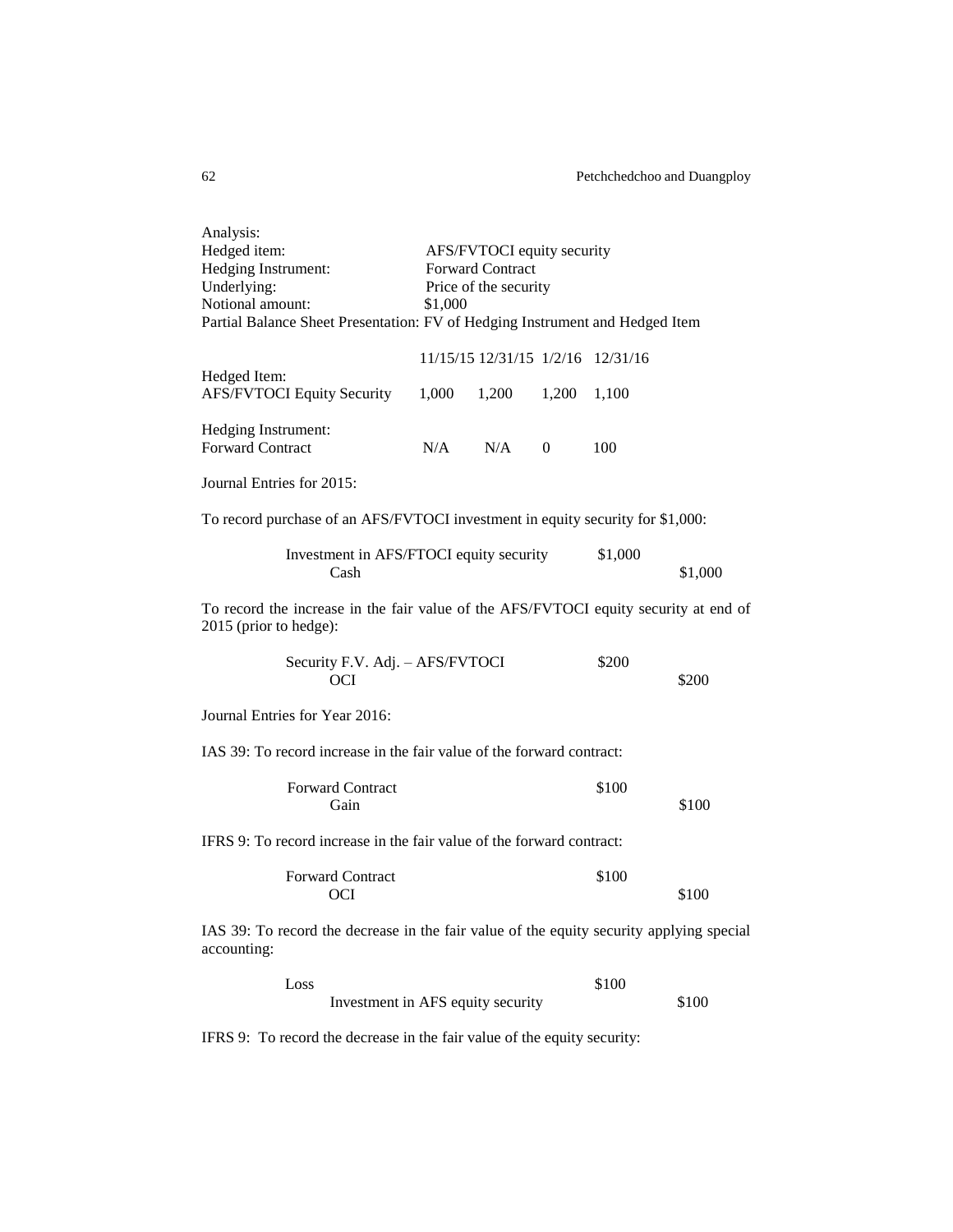OCI \$100

Investment in AFS equity security  $$100$ 

Assessment of hedge effectiveness at end of 2016: Change in F.V. of Hedging Instrument/Change in F.V. of Hedged Item  $= $100/($100) =$ (100%)

IAS 39: Net effect on P&L: \$100 - \$100 = \$0 IFRS 9: Net effect on Equity (Other Comprehensive Income) =  $$100 - ($100) = $0$ 

# **C. Qualifying Hedges – AFS Investment in Debt Security under IAS 39**

AFS investment in debt is accounted for at amortized cost, but reported at fair value. Changes in fair value are accounted for in OCI. A valuation account is used to bridge the cost and fair value on the asset side and OCI on the equity side to account for the temporary change in the market. Fair value hedge is the pertinent hedge to AFS Debt Securities since most of the AFS debt instruments are fixed rate. Upon application of the fair value hedge to protect against changes in value caused by fixed terms, rates, or prices, a new effective interest rate needs to be imputed each time there is a change in fair value. This is very cumbersome. It requires the recognition of a change in fair value of the hedged item, AFS debt security, in the current income statement and as an adjustment to the carrying amount in the balance sheet pertinent to the risk being hedged. In addition, the adjustment to the carrying amount is treated as an adjustment to the contractual interest rate provision and amortized as a yield adjustment of the hedged item. The necessity to tracking for updating the carrying amount and computing the interest rate with the revised annual yield is very tedious.

IAS 39 allows a practical expedient. Under this allowance, the amortization of the resulting adjustment of hedged financial instrument to be deferred until the hedge is removed. System changes are required to accommodate the capturing of the original cost, amortized cost, value of the risk to be hedged, and fair value for each individual financial instrument. By deferring amortization until the cessation of the hedge, the complexity of re-computing the interest rate and amortization of basis adjustment due to changes in the effective interest rate is alleviated (Duangploy and Pence, 2010).

## **D. Qualifying Hedges – FVTOCI Debt Security**

Similar to fair value hedge of AFS Debt Security, IFRS 9 requires amortization of any hedge adjustment is amortized to profit and loss based on a recalculated EIR. Such amortization may begin as soon as an adjustment exists. Nevertheless, like IAS 39, IFRS 9 allows deferral of amortization and shall begin no later than when the hedged item ceases to be adjusted for hedging gains and losses" [IFRS 9 Par. 6.5.10].

## **E. Hedge Effectiveness**

Both IAS 39 and IFRS 9 require an economic relationship between the hedged item and hedging instrument and formal documentation of the hedging relationship and the company's risk management objective and strategy of undertaking the hedge. Unlike IAS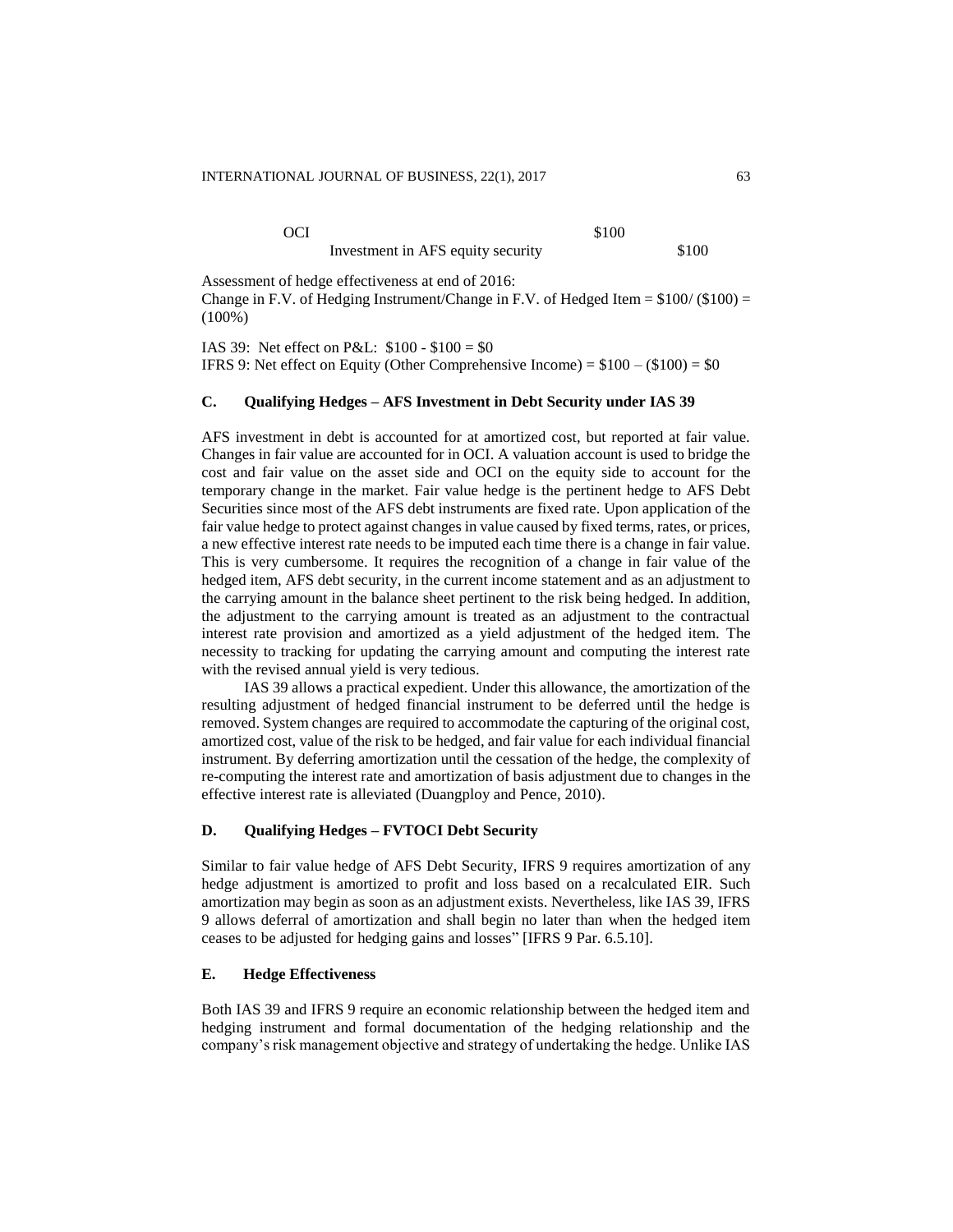39 which requires a ratio between 80% and 125% to represent highly effective both prospectively and retrospectively, IFRS 9, being more principle-based, does not specify a numeric threshold for representation of high effectiveness and requires only prospective assessment. However, it requires that a hedge qualify for hedge accounting if the effect of credit risk does not dominate the value changes that result from the economic relationship. In addition, the hedge ratio of the hedging relationship is the actual quantity of the hedged item and hedging instrument.

## **V. IMPLICATIONS ON REGULATORY CAPITAL MANAGEMENT**

Banks are subject to regulatory capital requirements. They have the incentive to use AFS securities as a buffer for their stress tests. Prior research indicates banks have incentive to manage earnings and regulatory capital by strategic timing of sales of AFS securities (Barth, et al., 2014). Studies from Karaoglu (2005), Dechow and Shakespeare (2009), Dechow et al. (2010) indicate a significant association between earnings management incentives and asset securitizations.

| Variables    | <b>Size</b> | Net.        | <b>AFS</b> | $G/L$ on Re- | Net Inc. |
|--------------|-------------|-------------|------------|--------------|----------|
|              |             | Investments |            | measurement  |          |
| <b>Size</b>  |             | 0.8992      | 0.8463     | 0.1831       | 0.91402  |
| Net Inv.     | 0.8992      |             | 0.9631     | 0.2212       | 0.9169   |
| <b>AFS</b>   | 0.8463      | 0.9631      |            | 0.2572       | 0.8987   |
| $G/L$ on Re- | 0.1831      | 0.2212      | 0.2572     |              | 0.1796   |
| measurement  |             |             |            |              |          |
| Net Income   | 0.9140      | 0.9169      | 0.8987     | 0.1796       |          |
|              |             |             |            |              |          |

**Table 1** Correlation among variables of listed Thai banks and AFS

Following prior studies, a sample of eleven banks listed in the Stock Exchange of Thailand was used to study the impact of AFS classification on the financial position and performance of the listed banks during  $2012 - 2015$ . As shown in Table 1, the correlation coefficients of five variables are displayed. As expected, there is a high correlation of over 0.899 between size (total assets) of the banks and net investments, AFS Securities, and net income. Consistent with the findings of Barth, et al. (p. 6), AFS constitutes a high proportion of bank net investment in securities resulting in a high correlation with AFS and net investment of .9631. The net investment also correlates with net income of .9169. Besides being highly correlated with net investment, AFS is also highly associated with size and net income. This implies there is significant association between AFS securitization and earnings management in larger banks than smaller banks. The low correlation between size and the spread of the AFS portfolio between fair value and book value indicates smaller banks were more associated with portfolio spread than lager banks. Confirming the accounting of gain or loss on re-measurement in other comprehensive income, the unrealized portfolio spread has a very low correlation with net income.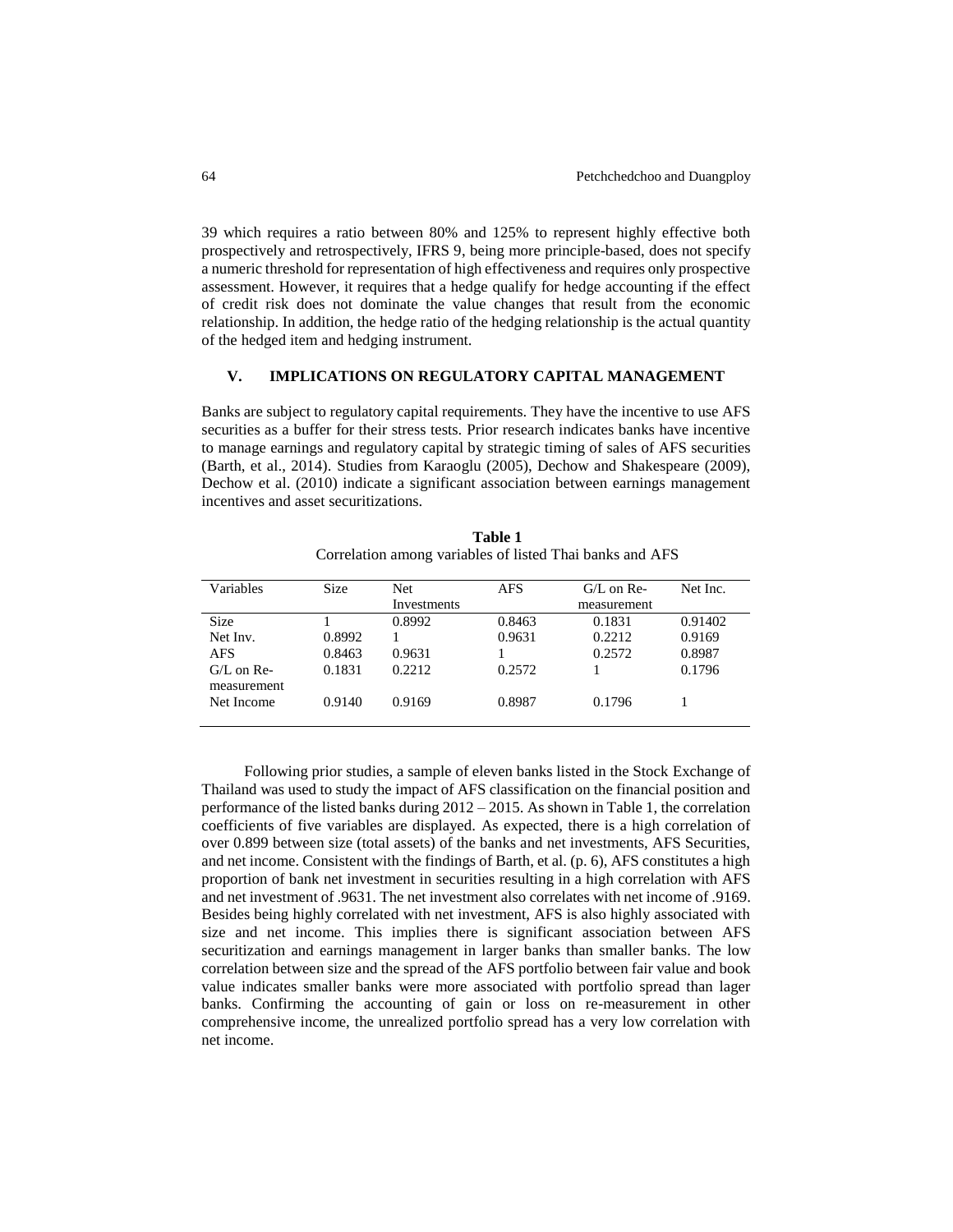Classification as FVTOCI may have an impact on the banks' liquidity buffer portfolio held to fund unexpected cash outflows arising from stressed scenarios. The removal from AFS in IAS 39 and replaced by FVTOCI in IFRS 9 may have a knock-on effect on regulatory capital. Given the required business model and contractual characteristics assessment under IFRS 9 for classification into FVTOCI, some financial assets currently classified as AFS may not qualify for FVTOCI category. Instead, it may be included in the amortized cost classification. Banks and financial institutions need to reassess whether the existing AFS be reclassified into amortized cost or FVTOCI categories.

Now that IFRS 9 does not provide special accounting for hedging FVTOCI equity securities, such a scheme may no longer be useful. Recent study by the CFA Institute on 44 banks in the U.S., Canada and Europe over an eight-year period emphasized the importance of paying attention to the other comprehensive income. It appears that Basel III framework changes the bank capitalization rules. Other comprehensive income or unrealized gains or losses on investment securities which formerly was excluded in regulatory capital is now required to be reflected in regulatory capital (Cohen, 2015). The importance of paying attention to other comprehensive income is not restricted to just the banking industry, but also non-financial companies as well. Future study will examine any new strategy in managing other comprehensive income and regulatory capital.

## **VI. SUMMARY AND CONCLUSIONS**

A direct transfer of knowledge from AFS to FVTOCI is not warranted. They are not twins. The devil is in the details. Beginning with the classification, a wrong application of required criteria will end up in wrong designation. AFS securities and FVTOCI securities apparently look alike. However, AFS and FVTOCI have different criteria for such classification. Hence, some of the existing AFS debt instruments may have to be reclassified to amortized cost category if they failed the recognition criteria in IFRS 9 on debt instruments. IFRS 9 requires meeting the contractual characteristics of solely principal and interest, and business model of collecting cash flows rather than ability and intent as in IAS 39.

Impairment loss is an overhaul from IAS 39. IFRS 9 improves comparability of amounts of impairment loss in Income Statement among assets with similar characteristics and therefore facilitates both users and preparers of financial instruments. Previously, whenever there is a difference between acquisition cost and fair value, an impairment loss is recognized under IAS 39. Any change in fair value recognized could be attributed to interest rate change rather than credit risk. Hence, under a single impairment loss model in IFRS 9, both amortized cost and FVTOCI debt are subject to the same single impairment model. In addition, the balance sheet presentation of FVTOCI is exclusively in fair value. While the cumulative OCI in the equity reflects the change in fair value, the impairment loss is reflected in the income statement. Although an allowance for impairment is not presented in the balance sheet, it is disclosed in the notes to financial statements.

Simplification prevails in IFRS 9 for equity securities. IAS 39 has been criticized for its complexity in delivering impairment loss on AFS equity securities based on a significant or prolonged decline in their fair value below cost. Such judgmental basis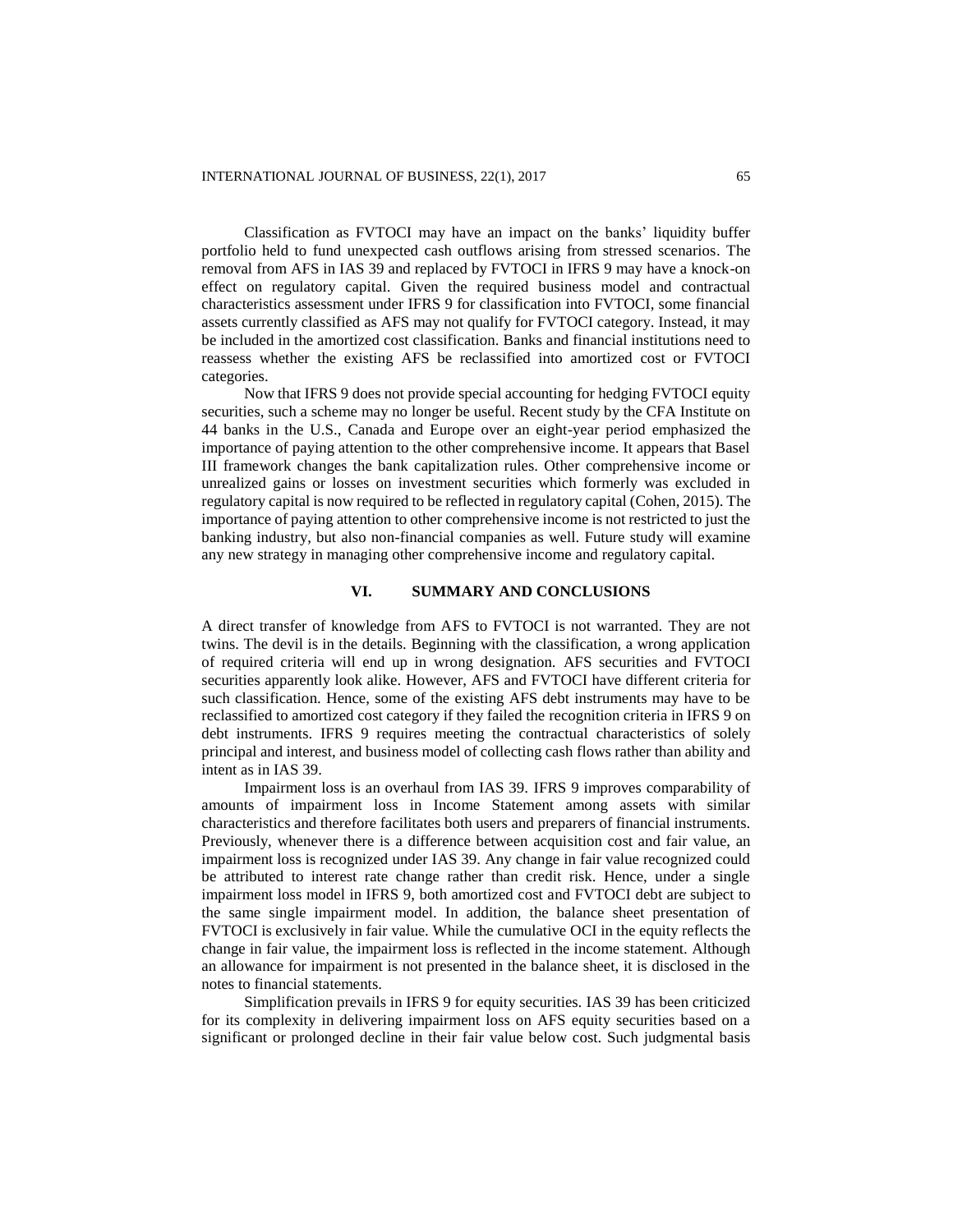results in diverse practice no longer exists in IFRS 9, since no impairment test is required for equity securities.

While hedge accounting is optional under both IAS 39 and IFRS 9, IFRS 9 widens the choices of hedging instruments which include non-derivatives at FVTPL. Both have the same categories of hedge accounting. Fair value hedge on debt securities between IAS 39 and IFRS 9 is least affected, special accounting for AFS equity security is no longer permitted in IFRS 9 for FVTOCI – Equity Security. Nevertheless, IFRS 9 being more principle based attempts to align hedge accounting model more closely with risk management accounting resulting in more useful information. It gives more flexibility in allowing rebalancing and aggregate hedge. On the other hand, this adds complexity to systems and processes in tracking rebalanced hedging relationships and qualitative hedge effectiveness assessments. Voluntary discontinuing hedge in IAS 39 is no longer allowed under IFRS 9.

The issue of regulatory capital requirement may also need to be revisited. The new requirements under BASEL III may prompt banks and financial institutions to reassess their regulatory requirements. The strategic selection of AFS securities for realized gains and losses to manage earnings and regulatory capital is no longer valid.

AFS and FVTOCI are not twins. However, they could be perceived as siblings having the same source of outcome in other comprehensive income rather than net income. Entities may want to start assessing their current portfolios and preparing for the transition for IAS 39 and IFRS 9. Training and systems change should be in the horizon since simply transferring of knowledge from AFS accounting to FVTOCI accounting is undoubtedly not warranted.

#### **REFERENCES**

- Barth, M., J. Gomez-Biscarri, R. Kasznik, and G. Lopez-Espinosa, 2014, "Bank Earnings and Regulatory Capital Management Using Available for Sale Securities." *Available at SSRN 244848*.
- Cohn, J., 2015, "Investors Shouldn't Ignore Other Comprehensive Income", *Accounting Today*.
- Dechow, P., L. Myers, and C. Shakespeare, 2010, "Fair Value Accounting and Gains from Asset Securitizations: A Convenient Earnings Management Tool with Compensation Side-Benefits," *Journal of Accounting and Economics,* 49, 2-25.
- Dechow, P.M., and C. Shakespeare, 2009, "Do Managers use Securitization Volume and Fair Value Estimates to Hit Earnings Targets?" *The Accounting Review,* 84, 99-132.
- Duangploy, O., and D. Pence, 2010, "Practical Implications of Fair Value Hedges on Available-for-Sale Debt Securities," *The CPA Journal,* March, 28-35.
- Epstein, B., and E. Jermakowicz, 2007, "IFRS 2007 Interpretation and Application of International Reporting Standards*",* John Wiley & Sons, Inc.
- Finnegan, P., 2012, "IFRS 9 —Limited Amendments, Significant Improvements." 14 December.
- IFRS, 2010, Exposure Draft, ED/2012/4, "Classification and Measurement: Limited Amendments to IFRS 9 Proposed Amendments to IFRS 9."

IASB, 2006, *IFRSs 2006*, IASB.

IASB, 2013*, IFRS 9 Financial Instruments* (Hedge Accounting and amendments to IFRS 9, IFRS 7, and IAS 39) November.